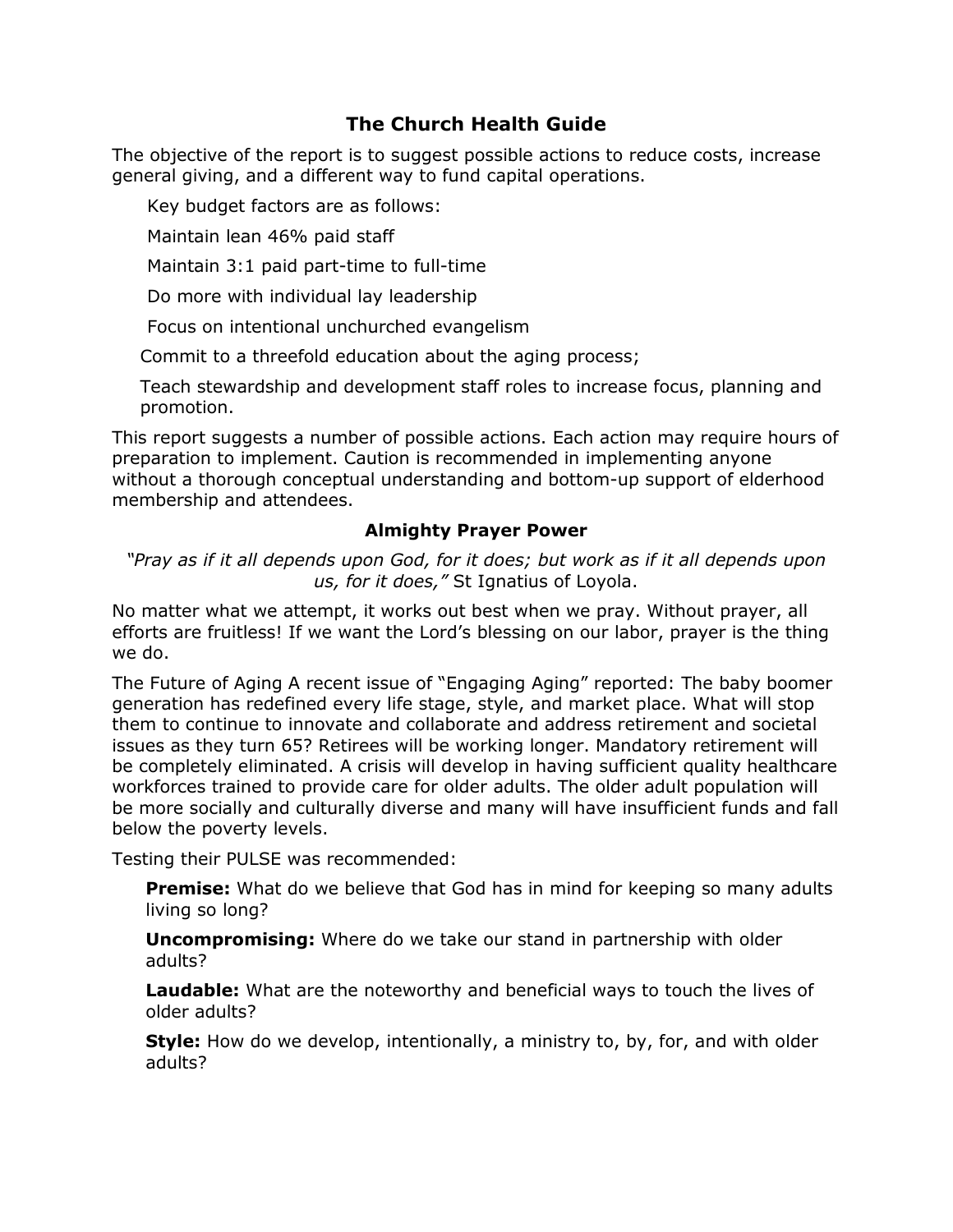**Exploration:** Are we willing to take risks in changing the way we help older adults age gracefully, graciously, and gratefully to the glory of God?

## **Training for Aging**

The 21st century, thanks to medicine, greater education, better choices, technology and longevity, we have a bonus 30 years of life. Based on the lack of seminary training about the aging process (body, mind and spirit), a new "life stage"; and a lack first hand exposure to second half of life issues by senior pastors (median age 50) has led to an acute need for training. Pastors, elected leaders and interested laypersons need to consider a threefold commit to learning about the ageing process: aging ministry, basic gerontology, and aging & development ministry reading certification. Also, there is interest by second-half laypersons for training in finances; discipleship (service); evangelism (outreach); stewardship (time, talent, and gifts); and inter-generationalism.

The Center of Christian Leadership School of Theology, Anderson University in Indiana offers an online Certification of Aging Ministry. The purpose of the Certification in Aging Ministries is to provide a place where church leaders can receive training in how to lead a proactive, developmental ministry to and with older adults. The focus is on how people involved in aging ministries through the local church can develop quality programming that seeks to add life to 50-plus years and view second-halfers as individuals who can significantly add to the ongoing ministry of the church and God's kingdom.

McHenry County College in Illinois offers an online Certification in Gerontology. This certification in gerontology is relevant for clergy, adult children of aging parents, and any other individual currently working with or planning to work with secondhalfers. The Certificate in Gerontology consists of eleven courses: Introduction to Gerontology; Physiology of Aging; Mental Health and Aging; Healthy Aging; Pain Assessment and Management in the Older Adult; Death and Dying; Sleep and Aging; The Older Woman; Elder Abuse; Aging and Disorders of Communication and Alzheimer's disease: Mysteries and Possibilities.

New Beginning offers a no charge Aging & Development Reading Certification to understand this new "Life Stage" and ministry "to" and "among" and "by" and "with" second-halfers along-side gifted pastors.

#### **Pastoral Model**

According to Charles Arn, "One of the keys to a church's health/growth is how its members are deployed. The individual approach is more effective than the institutional. Rather than beginning with the needs of the institution, the individual approach begins with the strengths of the person. Church members are encouraged to try a position related to their interest and see how it fits. If it does, the member may choose to spend more time in that ministry and/or receive additional training. If the task is not comfortable, or the person does not feel a sense of calling, he or she is guided to explore other ministries that might be a better fit. If a match cannot be found, creating a new ministry is explored. In the individual approach to lay ministry, the institution exists for the benefit of the people rather than the people for the benefit of the institution.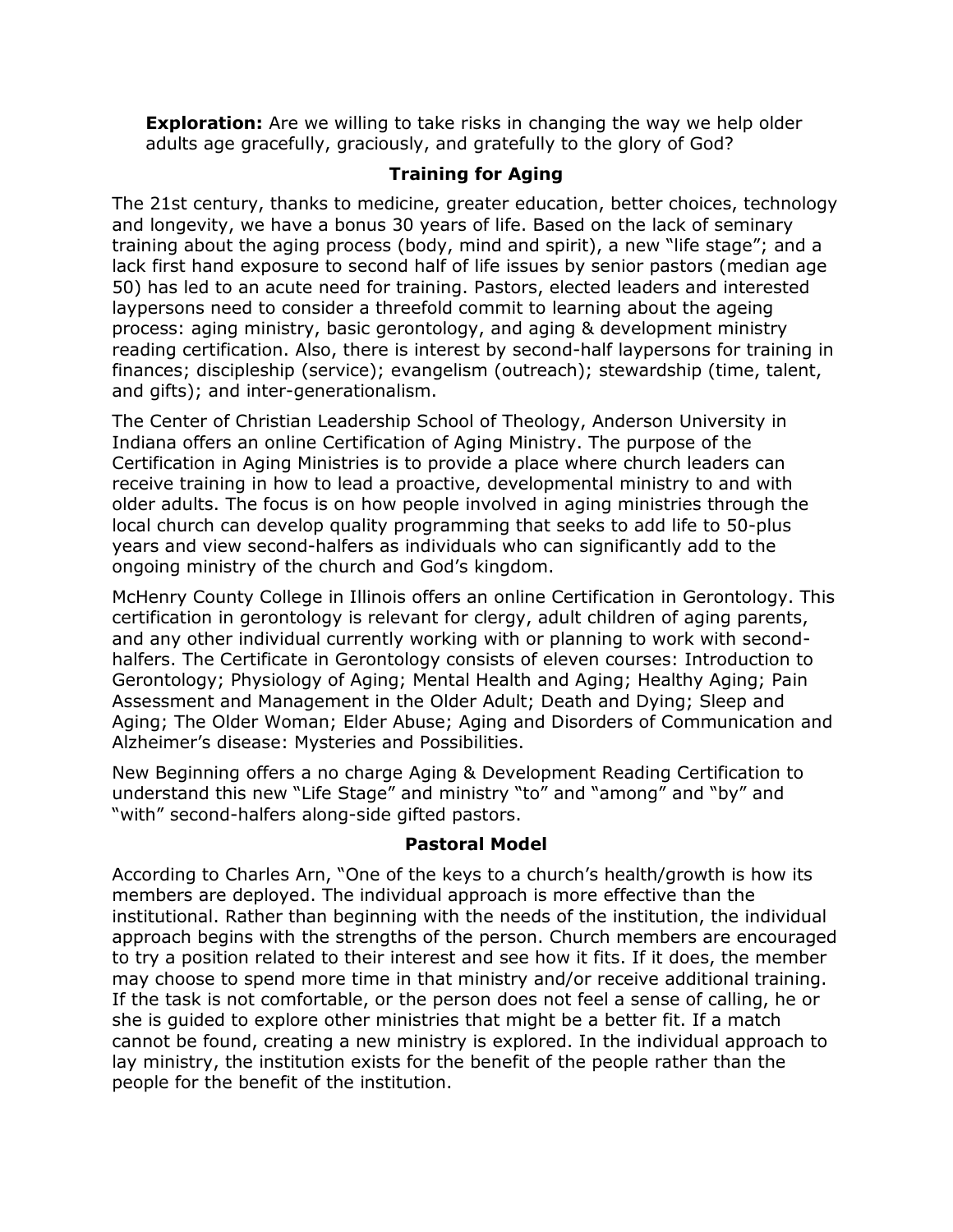#### **Growth Strategy**

Any church with a membership count of 20%or greater in the 50-plus category should evaluate a second half ministry growth strategy using a side doors approach. A personality profile for each member is basic for any effective ministry strategy.

A laudable congregational survey which contains all critical questions can be found in Appendix A of Heartbeat! by Charles Arn. Heartbeat! is a road map to evangelize second-halfers. In Heartbeat! Charles Arn introduces side doors. This missional approach is a proven away to reach and involve greater numbers by enlisting individual's "passion", "sweet spots", and high motivators. Side doors are a churchsponsored program, group or activity in which unchurched people connect with members before they become active church participants or even Christ-followers. The side doors approach requires a shift to an individual lay ministry philosophy and a 75/25 to 50/50 churched/unchurched ratio. The major difference between side doors and front doors is that side doors swing out and front doors swing in (that is, one is an outward focus while the traditional front door approach is an inward focus). Another way to say it would be the focus is on the unchurched, not on the churched. Side doors establish natural people clusters in the neighborhood, workplace, gym, fitness center, sports arena, personal interests, things in common or of importance (age, cultural or ethnic identity, family status, interest or hobby, marital status, need, concern or problem, religious background or attitude) and deeper human needs (place to belong, sense of balance, authentic relationships, spiritual answers, help through transition).

The side doors approach in certain respects is very similar to The Go! Initiatives pioneered by Christ Together along with eleven Gurnee churches. The Go Initiatives are working examples of building His Church with love and by everyday life discipleship and evangelism in one's areas of influence and relationship clusters: gender, generation, friends, family, interests/recreation, needs, concerns/problems, and ethnicity/culture. The Body of Christ is an interdependent body. God's family is inter-generational and our God is an inter-generational God. Inter-generational and second-half ministries are complimentary.

A premise of second-half ministry is the development of intergenerational service. Second-halfers are searching for answers. They are on a journey to balance their discretionary time with what is important and what is satisfying. They are healthy, wealthy and mature. They are incensed with being marginalized. They are determined to improve our society. The answer is who and what will unleash this determination and power for the Kingdom. Volunteer recruitment, training, and placement create a spiritual growth opportunity for using their maturity to benefit the church, while they experience the joy of serving. It is also a major factor in moving toward reducing staff expense.

## **Culture of Generosity**

Dave Ramsey's Financial Peace University curriculum is available online and offered by many churches to help members and attenders with debt management basics. Dave Ramsey suggests biblical basics: Get Out of Debt: "The rich rule over the poor, and the borrower is the slave of the lender," Proverbs 22:7 (NRSV). Act Your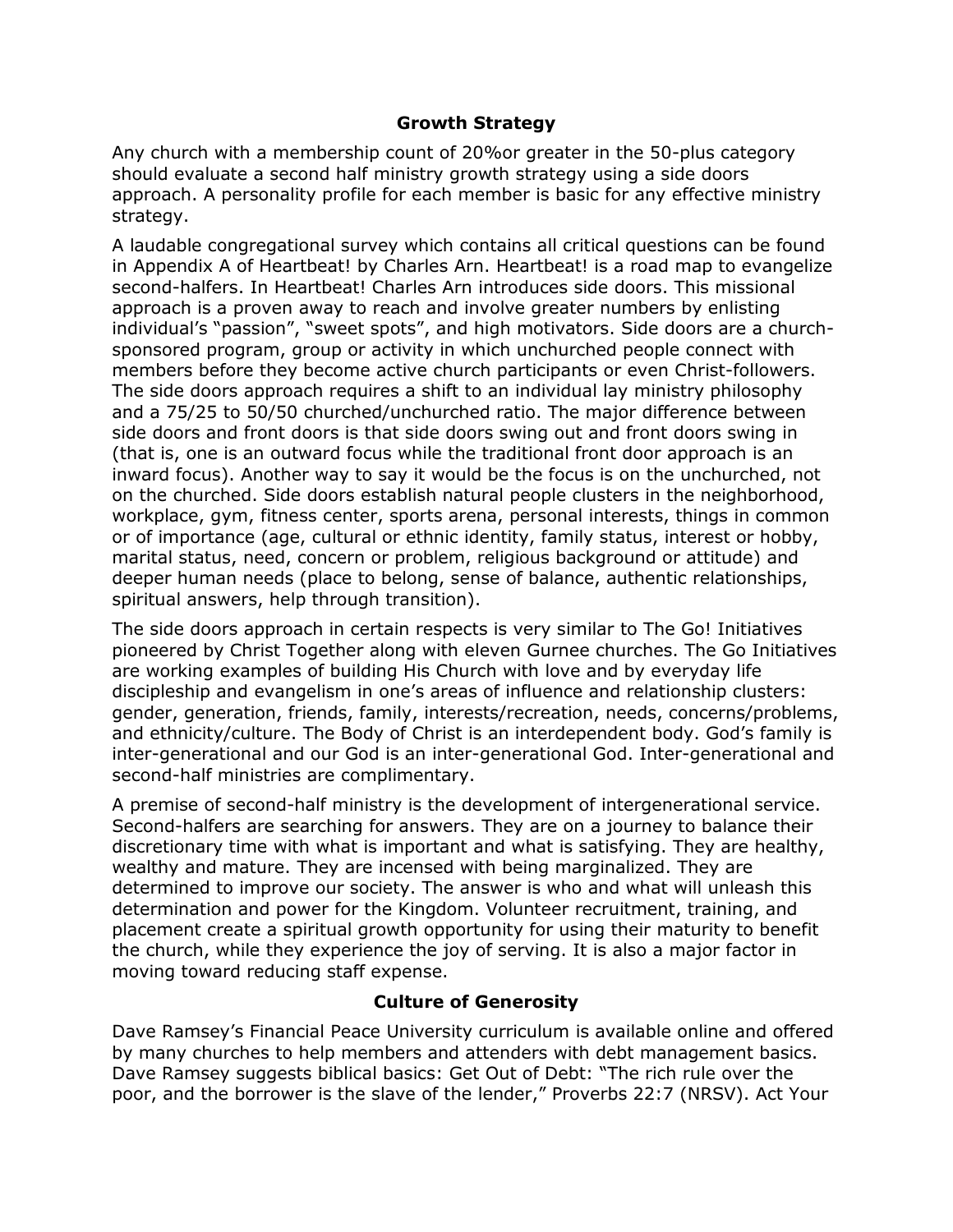Wage: "A foolish man devours all he has," Proverbs 21:20 (NIV). Get on Budget: "For which of you, intending to build a tower, does not sit down first and count the cost, whether he has enough to finish it," Luke 14:20 (NKJV). Save and Invest: "In the house of the wise are stores of choice food and oil," Proverbs 21:20 (NIV). GIVE: "Bring all tithes into the storehouse, that there may be food in My house," Malachi 3:10 (NKJV).

In our journey towards financial peace, Dave Ramsey outlines service commitments:

**Ownership:** We will transfer ownership of all we have back to the Lord.

**Management:** We will tell money where to go instead of wondering where it went.

**Freedom:** We will live more simply and work toward eliminating all our financial debt.

**Foresight:** We will save and invest (not hoard) for the future needs of our family.

**Legacy:** We will pass on biblical counsel and tangible resources to loved ones in succeeding generations.

**Generosity:** With an eternal perspective, we will support the work of Christ and help others in need by giving unselfishly.

Dave Ramsey's Legacy Journey is the next step. The class shows how to live a legacy now, while preparing to leave a legacy for family, and generations to come create a better society. Dave suggests fundamentals for growing up:

**Snares and Dares:** Learn what the Bible has to say about wealth and faithful, stewardship and some untrue toxic beliefs society have about wealth. The Pinnacle Point: Learn how to invest wisely.

**The Law of Great Gain:** Learn the keys to contentment. The Road to Awesome: Learn the five stages of life. Safeguarding

**Your Legacy:** Learn how to live and leave a legacy with your family and future generations.

**Generational Legacy:** Learn the keys to basic, successful estate planning and generational wealth.

**Called to Generosity:** Learn how to become generous. A key step is implementation of a dynamic position called Aging & Development Ministry. New Beginnings has pioneered awareness for the need and design of this elderhood, inter-generational and generosity cultivating position. The position could initially be split or part-time. However, such a position should not be undertaken without a five-year financial commitment—to eventually make the position full-time and to establish a Church Estate and Planned Gift Design Service and Church Foundation for facility maintenance, renovation, and expansion. See chapter for a detailed position description. Dr. Amy Hanson in her writings lists the following characteristics in selecting the right pastoral leader: An unquenchable passion for second-halfers and intergenerational